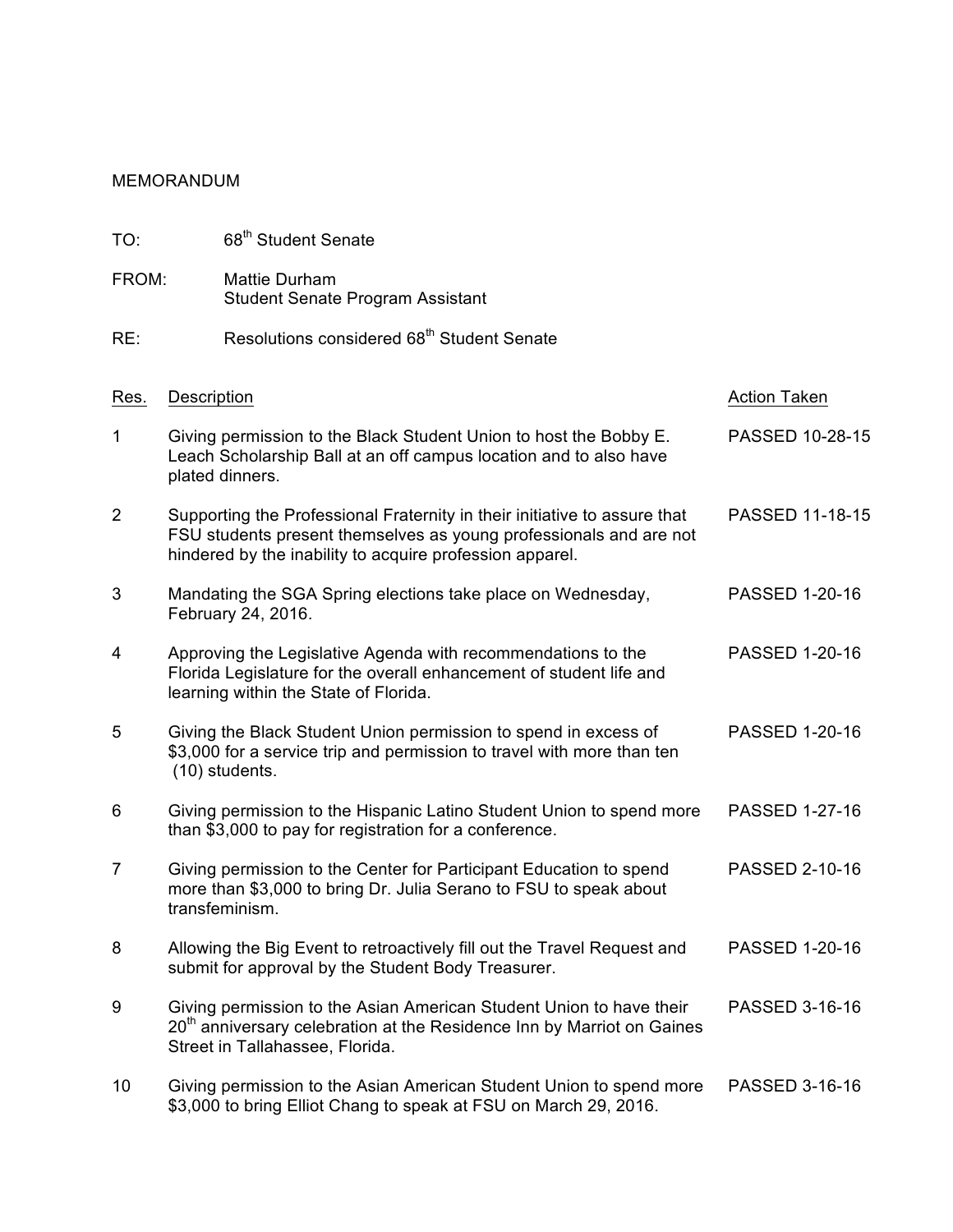| 11 | Giving permission to the Pride Student Union to hold their prom off<br>campus at the Leon County Civic Center on April 2, 2016.                                                                                                           | PASSED 3-23-16        |
|----|-------------------------------------------------------------------------------------------------------------------------------------------------------------------------------------------------------------------------------------------|-----------------------|
| 12 | Giving permission to the Women Student Union to have plated dinners<br>at the Ladies Legacy Banquet.                                                                                                                                      | PASSED 3-30-16        |
| 13 | Giving permission to the Hispanic Latino Student Union to spend more<br>than \$3,000 to bring the band Fondo Blanco to perform at their $20th$<br>anniversary.                                                                            | <b>PASSED 4-6-16</b>  |
| 14 | Giving permission to WVFS V89 Radio Station to have their event V89<br>Quadrennial Pledge Drive off campus at the Side Bar in Tallahassee,<br>Florida on April 15, 2016.                                                                  | <b>PASSED 4-6-16</b>  |
| 15 | Not condoning the wearing of headdresses because it inaccurately<br>depicts the culture of the Seminole Tribe.                                                                                                                            | <b>PASSED 4-20-16</b> |
| 16 | Asking that all executive officers in IRHC and the Vice President<br>of each residence hall council participate in Green Dot training,<br>so they can educate their respective residents through<br>programming.                          | <b>PASSED 6-1-16</b>  |
| 17 | Recognizing the works of the organizations and empathizes with<br>the victims of the massacre at the Pulse gay nightclub, and will<br>continue to work with the FSU Pride Student Union to promote<br>world wide diversity and inclusion. | <b>PASSED 6-1-16</b>  |
| 18 | Recognizing the need for an electronic form to report violations<br>to the Posting Policy and Regulations, and requests that one<br>be created, advertised and included on the website for Posting<br>Regulations at posting.fsu.edu.     | PASSED 6-27-16        |
| 19 | Amending the Rules of Procedure, adding Rule 11.16, defining<br>points, as related to motions in the Senate meetings.                                                                                                                     | PASSED 6-27-16        |
| 20 | Approving the allocations of Student Academic Program (SAP)<br>Funding Committee to Lambda Alpha Epsilon, World Affairs<br>Program and FSU Forensics Program.                                                                             | PASSED 6-27-16        |
| 21 | FSU SGA recommending that all members participate in a crisis<br>intervention workshop hosted by the FSU Counseling Center to<br>accommodate the needs of students at the Florida State University.                                       | PASSED 10-26-16       |
| 22 | Giving permission to the Black Student Union to have their pep rally<br>off campus on Friday, September 16, at Cascades Park.                                                                                                             | <b>PASSED 9-9-16</b>  |
| 23 | Amending the Senate Rules of Procedure Rule 12.3.                                                                                                                                                                                         | <b>FAILED 9-21-16</b> |
| 24 | Setting the date for Student Government Association Fall elections<br>On Wednesday, October 19, 2016.                                                                                                                                     | PASSED 9-21-16        |